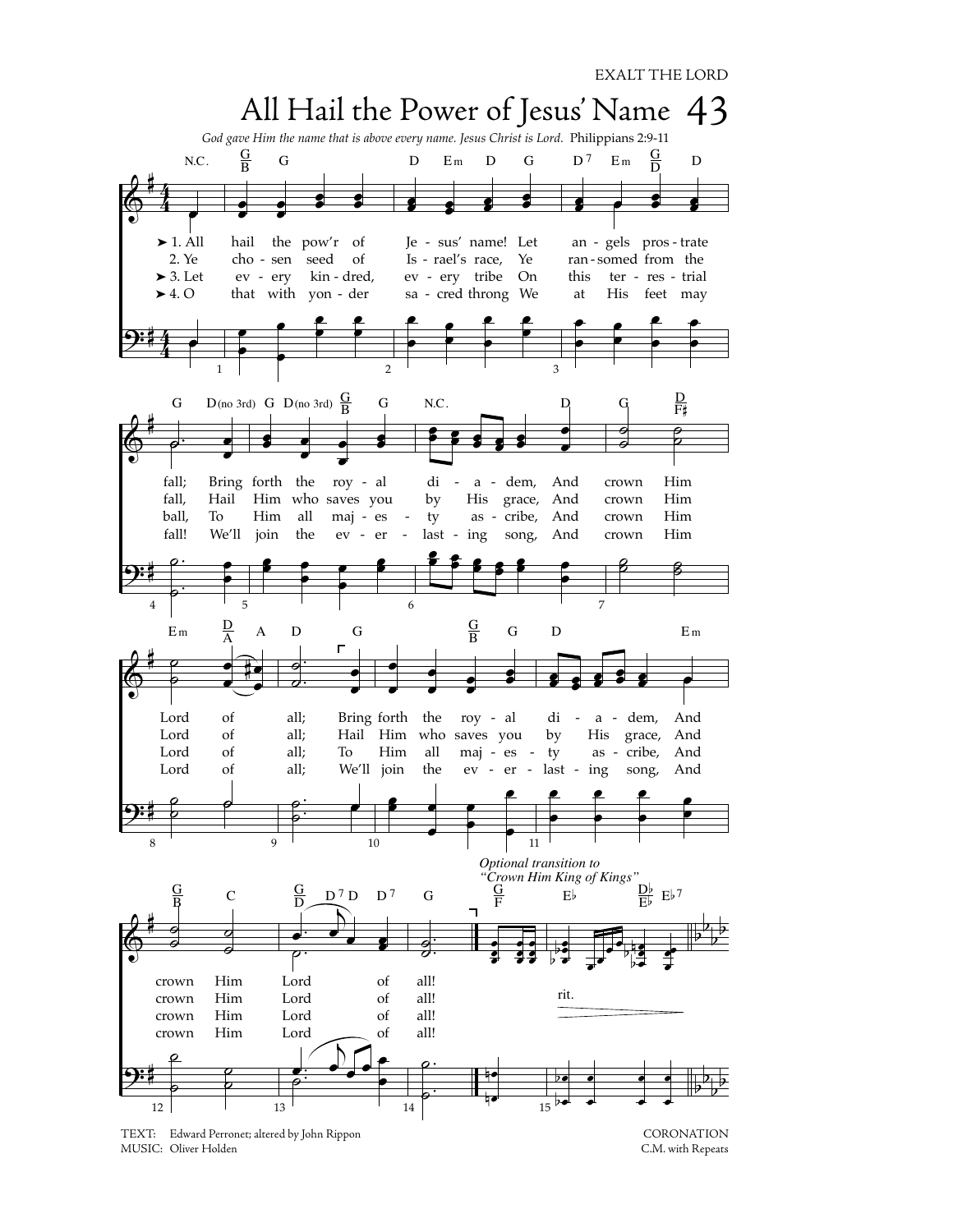

© Copyright 1987 by Make Way Music. All rights reserved. Used by permission.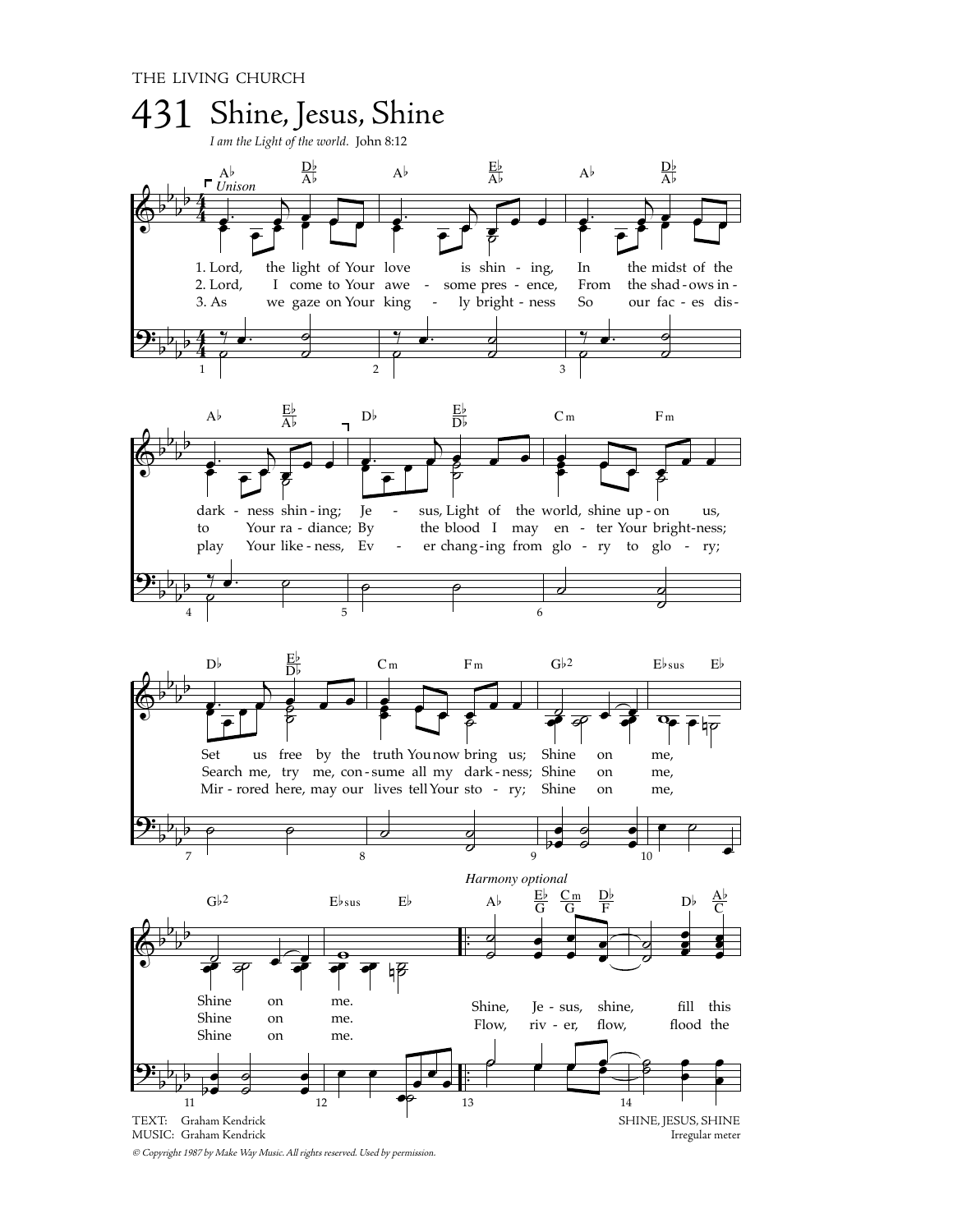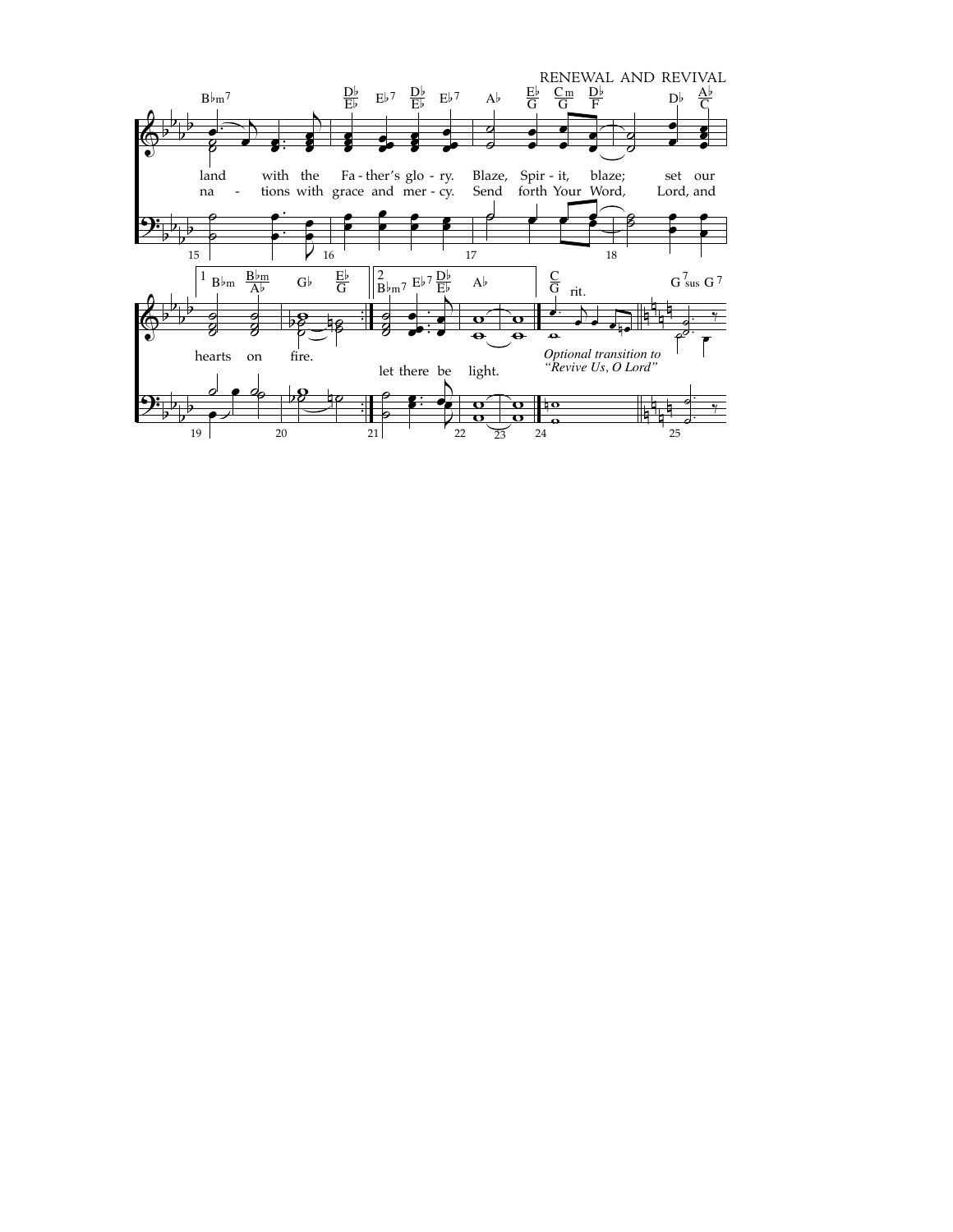**EASTER** 

## 122 Thine Is the Glory